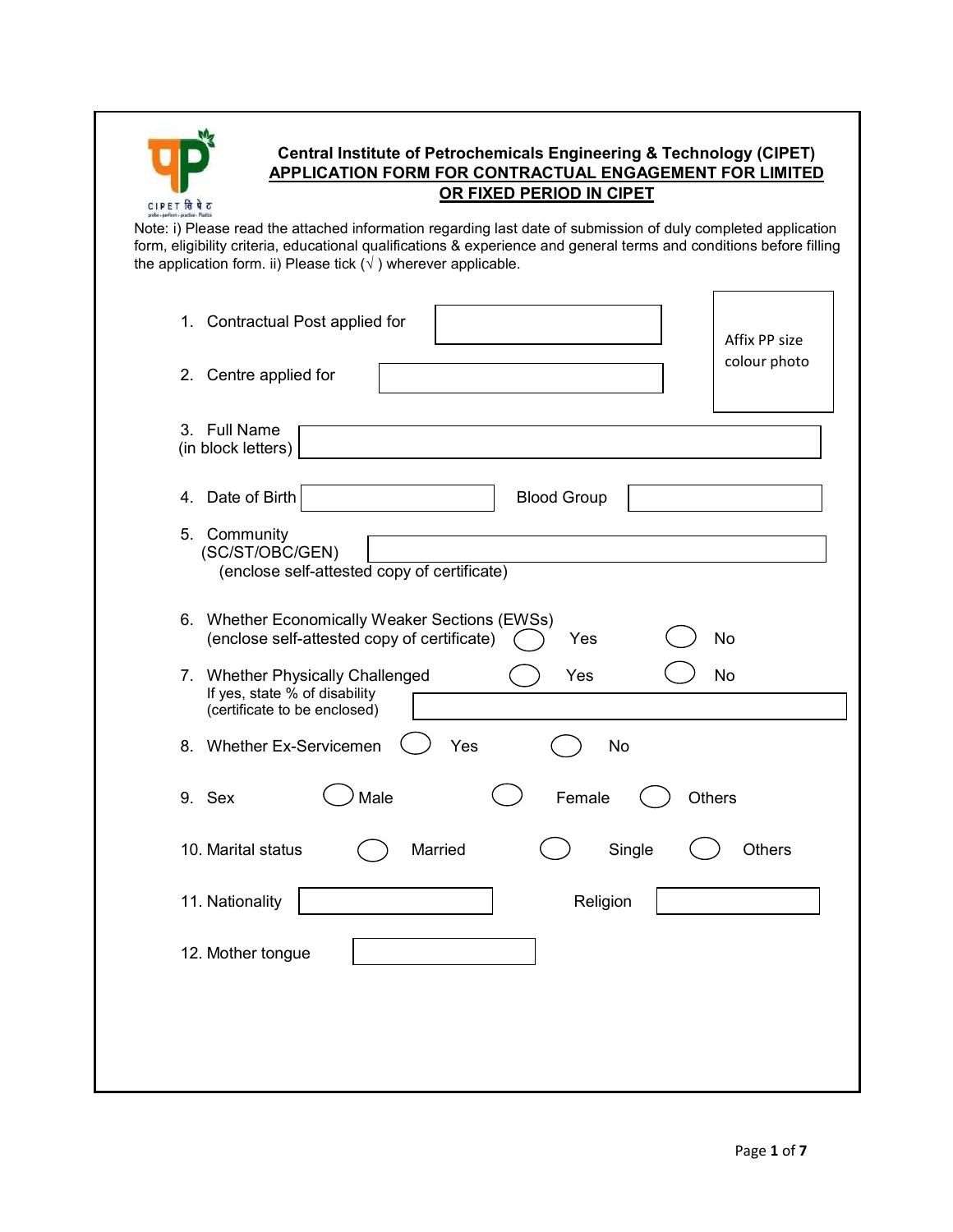| 13. (a) Name and address of parents                           |                                                                                                                                                                  |
|---------------------------------------------------------------|------------------------------------------------------------------------------------------------------------------------------------------------------------------|
|                                                               |                                                                                                                                                                  |
|                                                               |                                                                                                                                                                  |
|                                                               |                                                                                                                                                                  |
|                                                               |                                                                                                                                                                  |
| (b) Name of Spouse (if applicable)                            |                                                                                                                                                                  |
| (c) If spouse is employed,<br>(provide employer name & place) |                                                                                                                                                                  |
| 14. Present postal address for correspondence                 |                                                                                                                                                                  |
| Telephone Land Line                                           | Mobile                                                                                                                                                           |
| E-mail                                                        |                                                                                                                                                                  |
|                                                               |                                                                                                                                                                  |
| 15. Place of Upbringing / Hometown:                           |                                                                                                                                                                  |
|                                                               |                                                                                                                                                                  |
| 16. Permanent address                                         |                                                                                                                                                                  |
|                                                               |                                                                                                                                                                  |
|                                                               |                                                                                                                                                                  |
|                                                               |                                                                                                                                                                  |
|                                                               |                                                                                                                                                                  |
|                                                               |                                                                                                                                                                  |
| 17. Present employment                                        |                                                                                                                                                                  |
|                                                               | Employer's Website:                                                                                                                                              |
|                                                               |                                                                                                                                                                  |
|                                                               |                                                                                                                                                                  |
|                                                               |                                                                                                                                                                  |
| Service?                                                      | 18. Were you at any time declared medically unfit; asked to submit your resignation;<br>discharged or dismissed from Govt./Semi-Govt./Autonomous Body or Private |
|                                                               |                                                                                                                                                                  |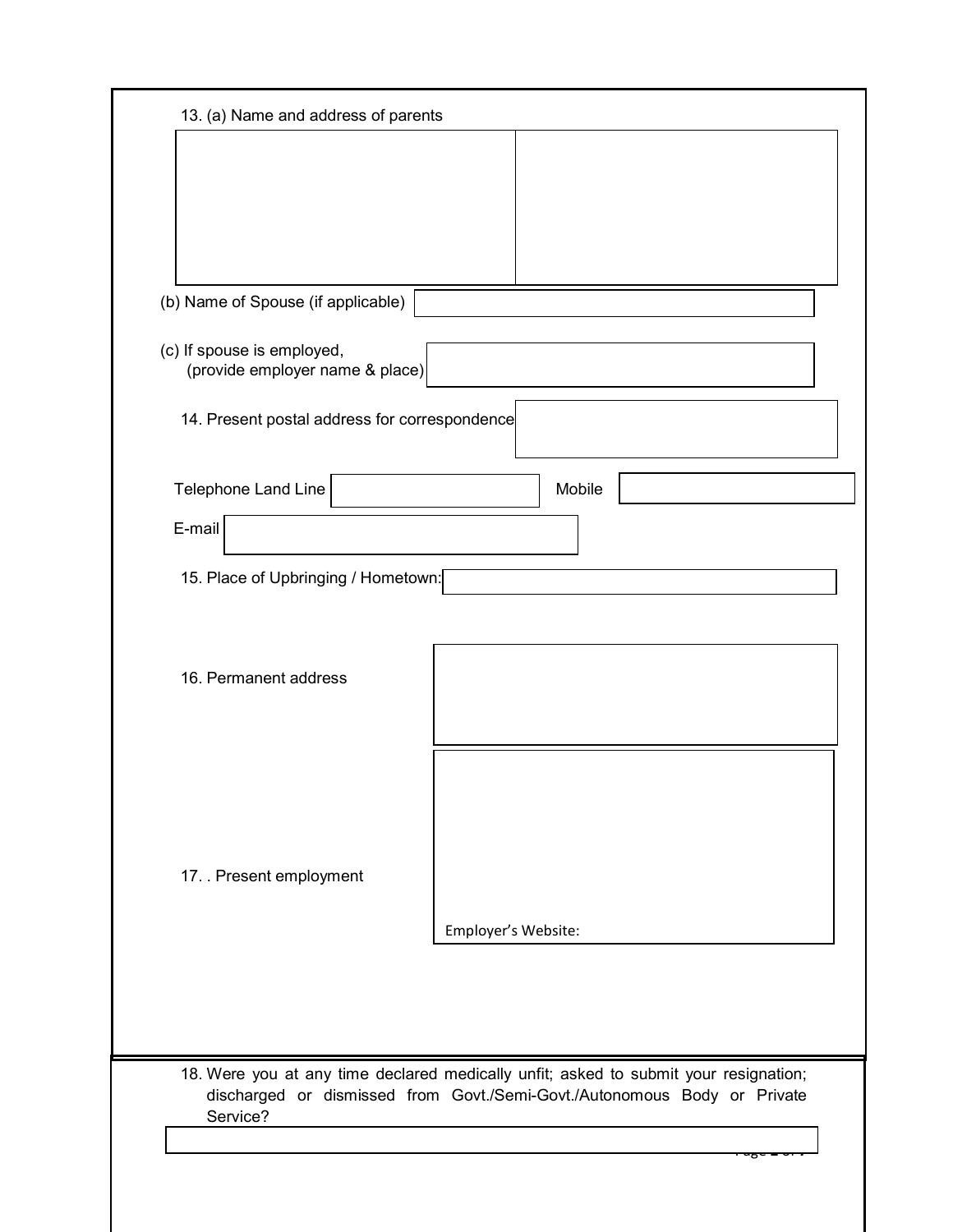If yes, give details in a separate sheet.

19. Have you ever faced any Vigilance Enquiry or enquiry by anti-corruption bureau/Central Bureau of Investigation or any other Investigative Organization

Yes ( ) No

If Yes: Please indicate in brief, the details of the Vigilance Enquiry and outcome thereof in separate page

20. Academic Qualifications:

(Please attach self-attested photocopies of UG/PG Certificates / marksheets) provide particulars in a chronological order starting from SSLC (Xth Std).

| SI.<br>No. | Name of<br>Course /<br>Degree /<br>University /<br><b>Board</b> | Name of<br>the<br>Institution | Subject/<br><b>Specializ</b><br>ation | Mode of<br>study<br><b>Full Time</b><br>Part time /<br>Correspo<br>ndence | Pass<br><b>Division</b><br>$(I^{\rm st}$ or<br>$\mathbf{u}^{\text{nd}}$ or<br>$III^{rd}$ )<br><b>Class</b> | $%$ of<br>Marks/<br><b>CGPA</b> | Duration of<br>Degree / PG<br>(whether 1<br>yr. or<br>$2$ yrs. or $3$<br>yrs. course | Year of<br>Passing |
|------------|-----------------------------------------------------------------|-------------------------------|---------------------------------------|---------------------------------------------------------------------------|------------------------------------------------------------------------------------------------------------|---------------------------------|--------------------------------------------------------------------------------------|--------------------|
|            |                                                                 |                               |                                       |                                                                           |                                                                                                            |                                 |                                                                                      |                    |
|            |                                                                 |                               |                                       |                                                                           |                                                                                                            |                                 |                                                                                      |                    |
|            |                                                                 |                               |                                       |                                                                           |                                                                                                            |                                 |                                                                                      |                    |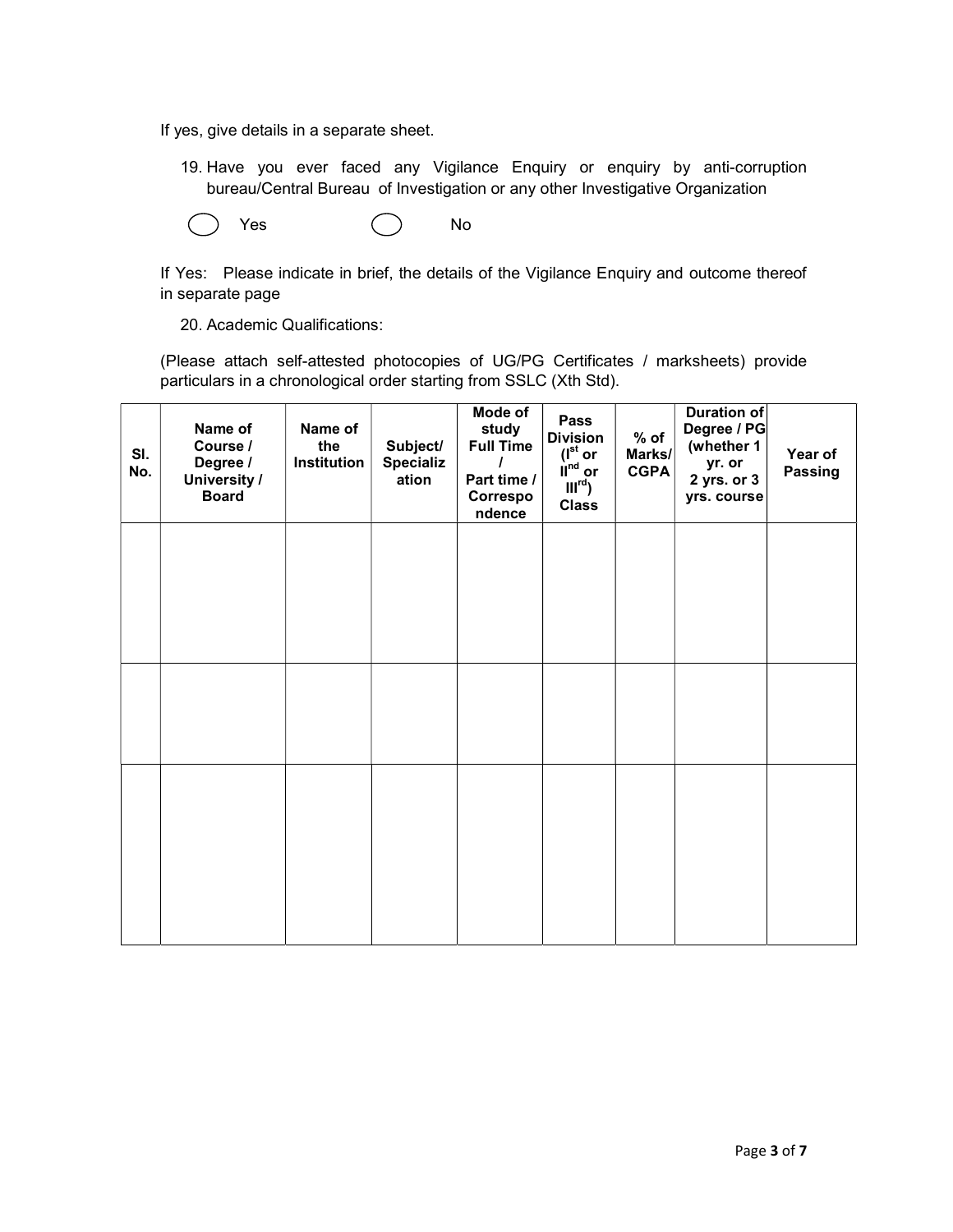## 21. Details of your Ph.D Thesis (If applicable) (enclose abstract of Thesis)

| ິ<br>No.<br>ا ب | Degree | Title of Thesis | <b>Jniversity</b> |
|-----------------|--------|-----------------|-------------------|
| าา<br>. . J     | Ph.    |                 |                   |

- 22. Professional Qualification(s) (e.g. Professional Training, Courses, Workshops etc. attended, in case applicable for the position applied for) (enclose as a separate sheet)
- 23. Employment details: (Details in chronological order, starting with present employment upto the first employment)

| SI.<br>No. | Organization<br>Name /<br><b>Employer</b> | <b>Position</b><br>held /<br><b>Designat</b><br>ion | Pay<br><b>Scale</b><br>&<br><b>Gross</b><br><b>Salary</b> | Period of<br><b>Employment</b><br>(Month/Year) |    | Place / state of<br>employment | <b>Nature of</b><br>duties |
|------------|-------------------------------------------|-----------------------------------------------------|-----------------------------------------------------------|------------------------------------------------|----|--------------------------------|----------------------------|
|            |                                           |                                                     |                                                           | From                                           | To |                                |                            |
|            |                                           |                                                     |                                                           |                                                |    |                                |                            |
|            |                                           |                                                     |                                                           |                                                |    |                                |                            |
|            |                                           |                                                     |                                                           |                                                |    |                                |                            |
|            |                                           |                                                     |                                                           |                                                |    |                                |                            |
|            |                                           |                                                     |                                                           |                                                |    |                                |                            |
|            |                                           |                                                     |                                                           |                                                |    |                                |                            |
|            |                                           |                                                     |                                                           |                                                |    |                                |                            |
|            |                                           |                                                     |                                                           |                                                |    |                                |                            |
|            |                                           |                                                     |                                                           |                                                |    |                                |                            |
|            |                                           |                                                     |                                                           |                                                |    |                                |                            |
|            |                                           |                                                     |                                                           |                                                |    |                                |                            |

(\*enclose extra sheet, if required)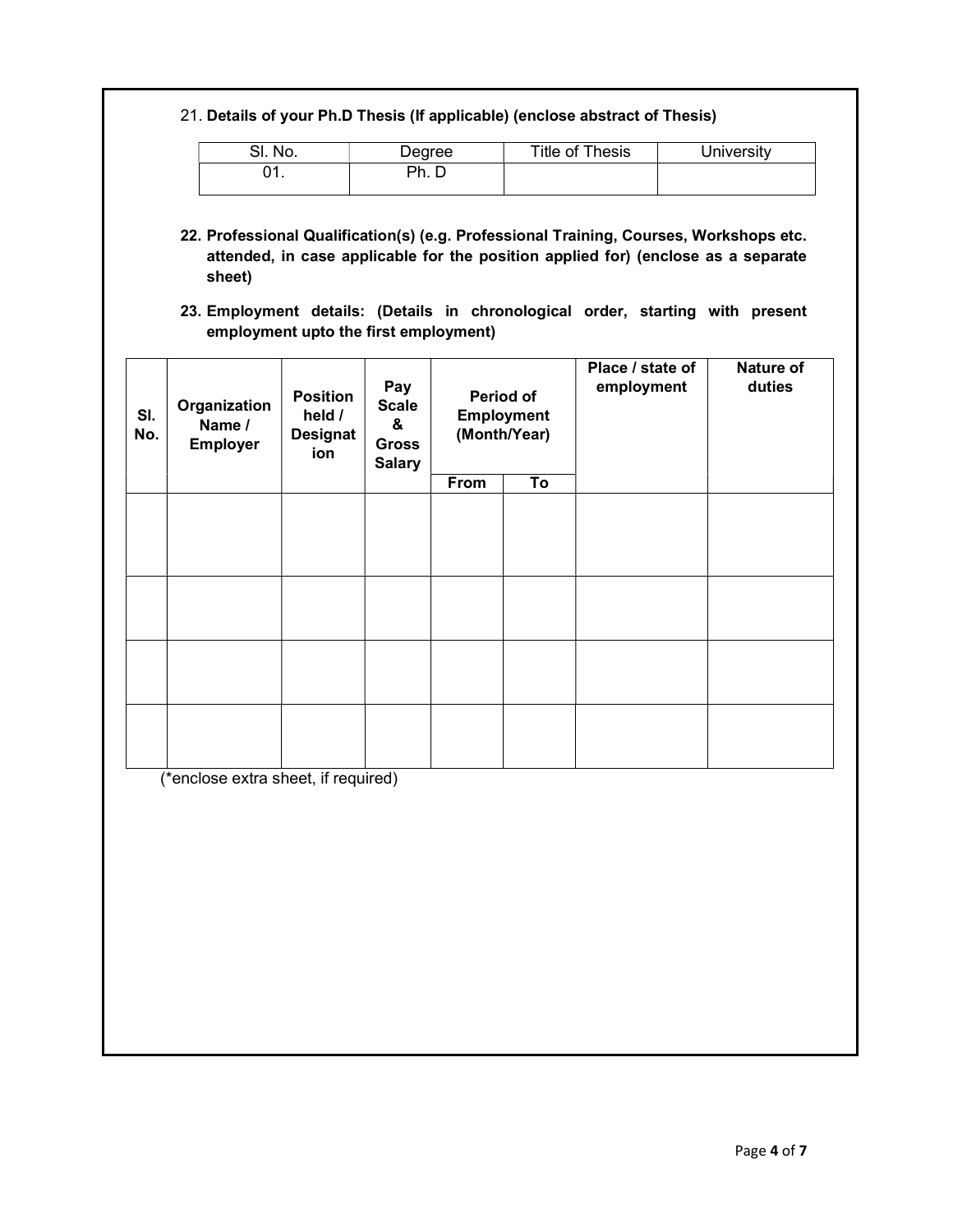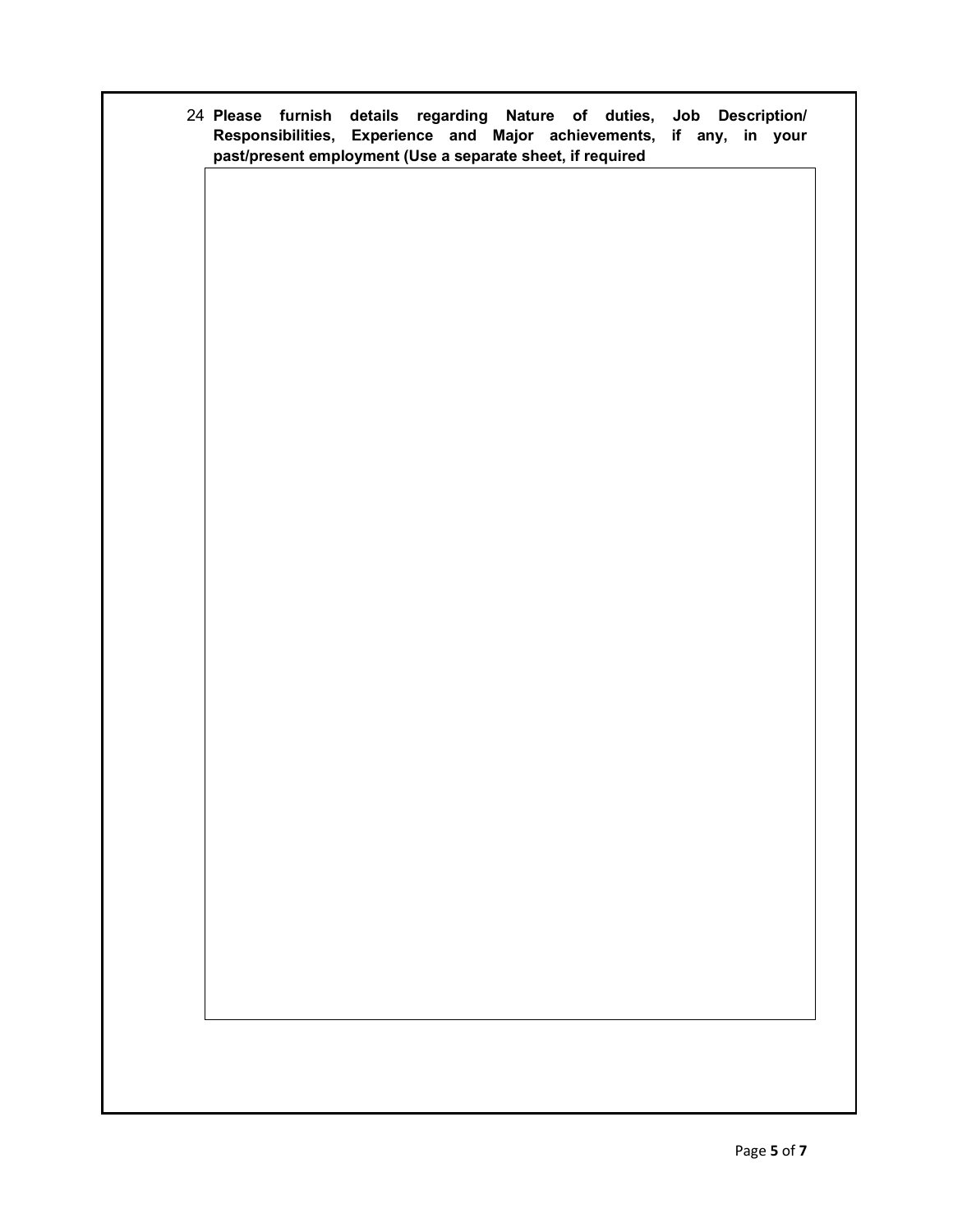### 25. Reference

Responsible persons not related to the applicant but closely acquainted with the applicant

| <b>Name and Designation</b> | <b>Address</b> |
|-----------------------------|----------------|
|                             |                |
|                             |                |
|                             |                |
|                             | Mobile:        |
|                             |                |
|                             | Email:         |
|                             |                |
|                             |                |
|                             | Mobile:        |
|                             |                |
|                             | Email:         |

26. Notice period / No. of days likely to be availed for relieve from parent organization on selection:

27. (a).Details of relatives working at CIPET, if any :

28. Any other information you may like to furnish to CIPET:

29. Provide details of your Social / Political / Religious Affiliations, if any:

Copies of documents enclosed: (i) .